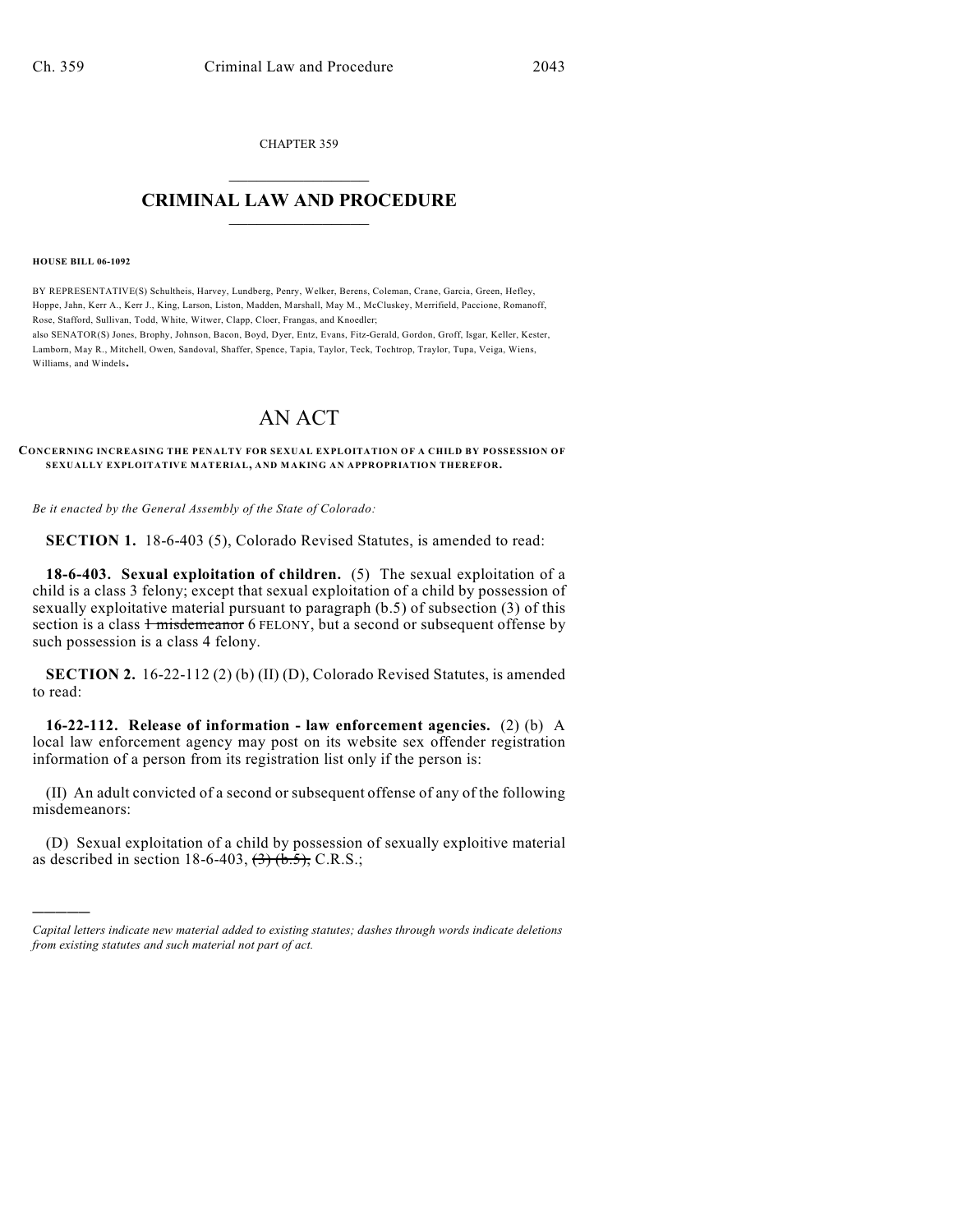**SECTION 3.** 18-1.3-1004 (4) (b) (II), Colorado Revised Statutes, is amended to read:

**18-1.3-1004. Indeterminate sentence.** (4) (b) The provisions of this subsection (4) shall apply to any person who is convicted of or pleads guilty or nolo contendere to any of the following offenses or criminal attempt, conspiracy, or solicitation to commit any of the following offenses:

(II) Felony Sexual exploitation of children, as described in section 18-6-403;

**SECTION 4. Repeal.** 22-60.5-107 (2) (b) (V), Colorado Revised Statutes, is repealed as follows:

**22-60.5-107. Grounds for denying, annulling, suspending, or revoking license, certificate, endorsement, or authorization.** (2) Any license, certificate, endorsement, or authorization may be denied, annulled, suspended, or revoked in the manner prescribed in section 22-60.5-108, notwithstanding the provisions of subsection (1) of this section:

(b) When the applicant or holder is convicted of, pleads nolo contendere to, or receives a deferred sentence for a violation of any law of this state or any counterpart municipal law of this state involving one of the following offenses:

(V) Misdemeanor sexual exploitation of children as described in section  $18-6-403$ , C.R.S.;

**SECTION 5.** 24-31-305 (1.5) (g), Colorado Revised Statutes, is amended to read:

**24-31-305. Certification - issuance - renewal - revocation.** (1.5) The P.O.S.T. board shall deny certification to any person who has been convicted of:

(g) Any misdemeanor in violation of sections SECTION 18-6-403 (3) (b.5), AS IT EXISTED PRIOR TO JULY 1, 2006, and SECTION 18-7-208, C.R.S.; or

**SECTION 6.** Part 1 of article 1 of title 17, Colorado Revised Statutes, is amended BY THE ADDITION OF A NEW SECTION to read:

**17-1-159. Appropriation to comply with section 2-2-703 - HB 06-1092.** (1) PURSUANT TO SECTION 2-2-703, C.R.S., THE FOLLOWING STATUTORY APPROPRIATIONS, OR SO MUCH THEREOF AS MAY BE NECESSARY, ARE MADE IN ORDER TO IMPLEMENT H.B. 06-1092, ENACTED AT THE SECOND REGULAR SESSION OF THE SIXTY-FIFTH GENERAL ASSEMBLY:

(a) FOR THE FISCAL YEAR BEGINNING JULY 1, 2006, IN ADDITION TO ANY OTHER APPROPRIATION, THERE IS HEREBY APPROPRIATED FROM THE CAPITAL CONSTRUCTION FUND CREATED IN SECTION 24-75-302,C.R.S., TO THE CORRECTIONS EXPANSION RESERVE FUND CREATED IN SECTION 17-1-116, THE SUM OF FOUR HUNDRED THIRTY-FIVE THOUSAND NINE HUNDRED SEVENTY DOLLARS (\$435,970).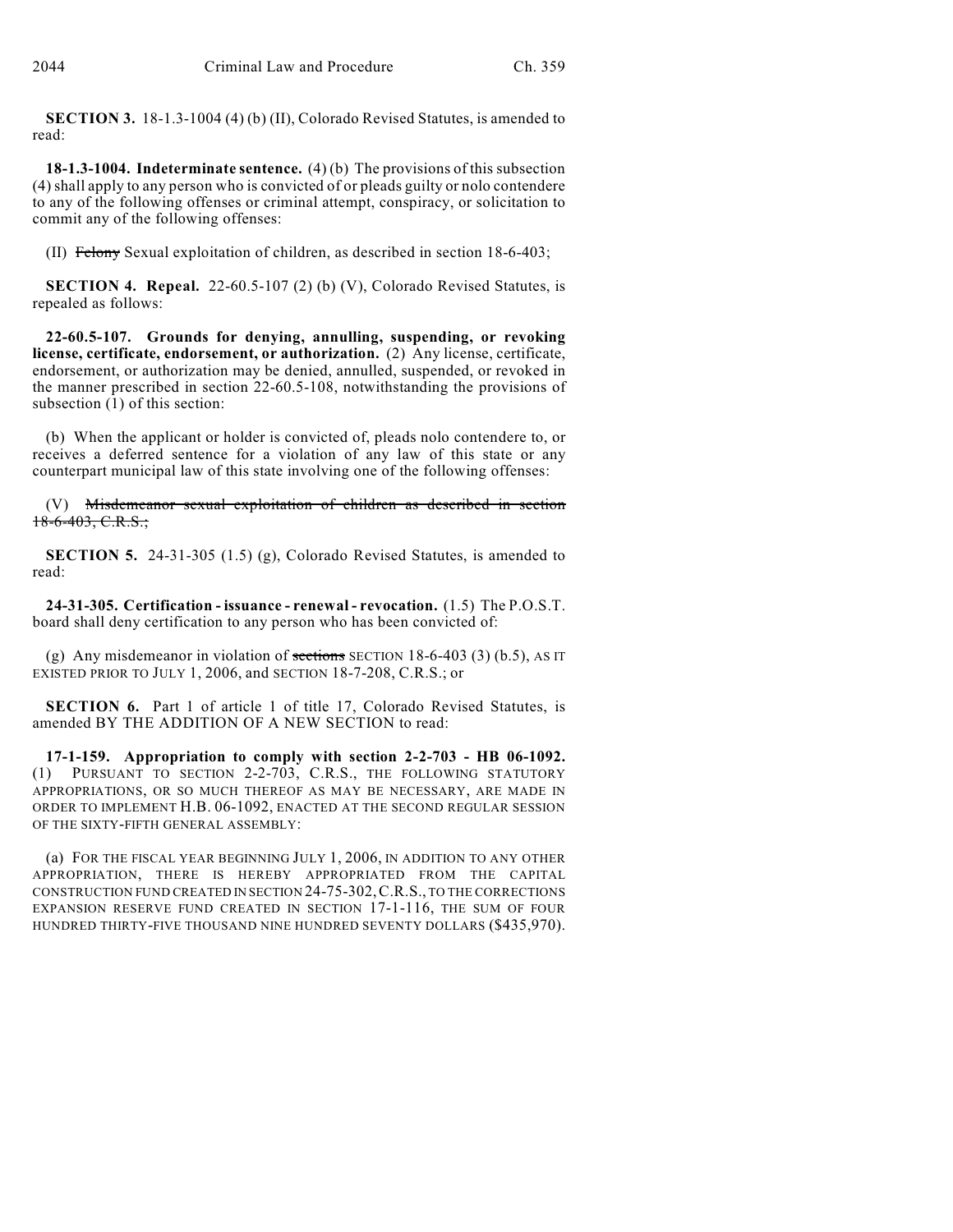(b) FOR THE FISCAL YEAR BEGINNING JULY 1, 2007, IN ADDITION TO ANY OTHER APPROPRIATION, THERE IS HEREBY APPROPRIATED TO THE DEPARTMENT OF CORRECTIONS, OUT OF ANY MONEYS IN THE GENERAL FUND NOT OTHERWISE APPROPRIATED, THE SUM OF ONE HUNDRED THIRTY-FOUR THOUSAND SIXTY-FIVE DOLLARS (\$134,065).

(c) FOR THE FISCAL YEAR BEGINNING JULY 1, 2008, IN ADDITION TO ANY OTHER APPROPRIATION, THERE IS HEREBY APPROPRIATED TO THE DEPARTMENT OF CORRECTIONS, OUT OF ANY MONEYS IN THE GENERAL FUND NOT OTHERWISE APPROPRIATED, THE SUM OF ONE HUNDRED THIRTY-FOUR THOUSAND SIXTY-FIVE DOLLARS (\$134,065).

(d) FOR THE FISCAL YEAR BEGINNING JULY 1, 2009, IN ADDITION TO ANY OTHER APPROPRIATION, THERE IS HEREBY APPROPRIATED TO THE DEPARTMENT OF CORRECTIONS, OUT OF ANY MONEYS IN THE GENERAL FUND NOT OTHERWISE APPROPRIATED, THE SUM OF ONE HUNDRED THIRTY-FOUR THOUSAND SIXTY-FIVE DOLLARS (\$134,065).

(e) FOR THE FISCAL YEAR BEGINNING JULY 1, 2010, IN ADDITION TO ANY OTHER APPROPRIATION, THERE IS HEREBY APPROPRIATED TO THE DEPARTMENT OF CORRECTIONS, OUT OF ANY MONEYS IN THE GENERAL FUND NOT OTHERWISE APPROPRIATED, THE SUM OF ONE HUNDRED THIRTY-FOUR THOUSAND SIXTY-FIVE DOLLARS (\$134,065).

**SECTION 7.** 24-75-302 (2) (s), Colorado Revised Statutes, is amended to read:

**24-75-302. Capital construction fund - capital assessment fees - calculation.** (2) (s) On July 1, 2006, twenty-two thousand nine hundred twenty-four dollars pursuant to section 3 of H.B. 02S-1006, enacted at the third extraordinary session of the sixty-third general assembly; plus two hundred ninety-one thousand seven hundred sixty-one dollars pursuant to H.B. 03-1004, enacted at the first regular session of the sixty-fourth general assembly; plus one hundred twenty-five thousand forty-one dollars pursuant to H.B. 03-1138, enacted at the first regular session of the sixty-fourth general assembly; plus sixty-nine thousand four hundred sixty-seven dollars pursuant to H.B. 03-1213, enacted at the first regular session of the sixty-fourth general assembly; plus sixty-nine thousand four hundred sixty-seven dollars pursuant to H.B. 03-1317, enacted at the first regular session of the sixty-fourth general assembly; plus ninety thousand three hundred seven dollars pursuant to H.B. 04-1021, enacted at the second regular session of the sixty-fourth general assembly; plus sixty-nine thousand four hundred sixty-seven dollars pursuant to H.B. 04-1016, enacted at the second regular session of the sixty-fourth general assembly; PLUS FOUR HUNDRED THIRTY-FIVE THOUSAND NINE HUNDRED SEVENTY DOLLARS PURSUANT TO H.B. 06-1092, ENACTED AT THE SECOND REGULAR SESSION OF THE SIXTY-FIFTH GENERAL ASSEMBLY;

**SECTION 8. Effective date - applicability.** This act shall take effect July 1, 2006, and shall apply to offenses committed on or after said date.